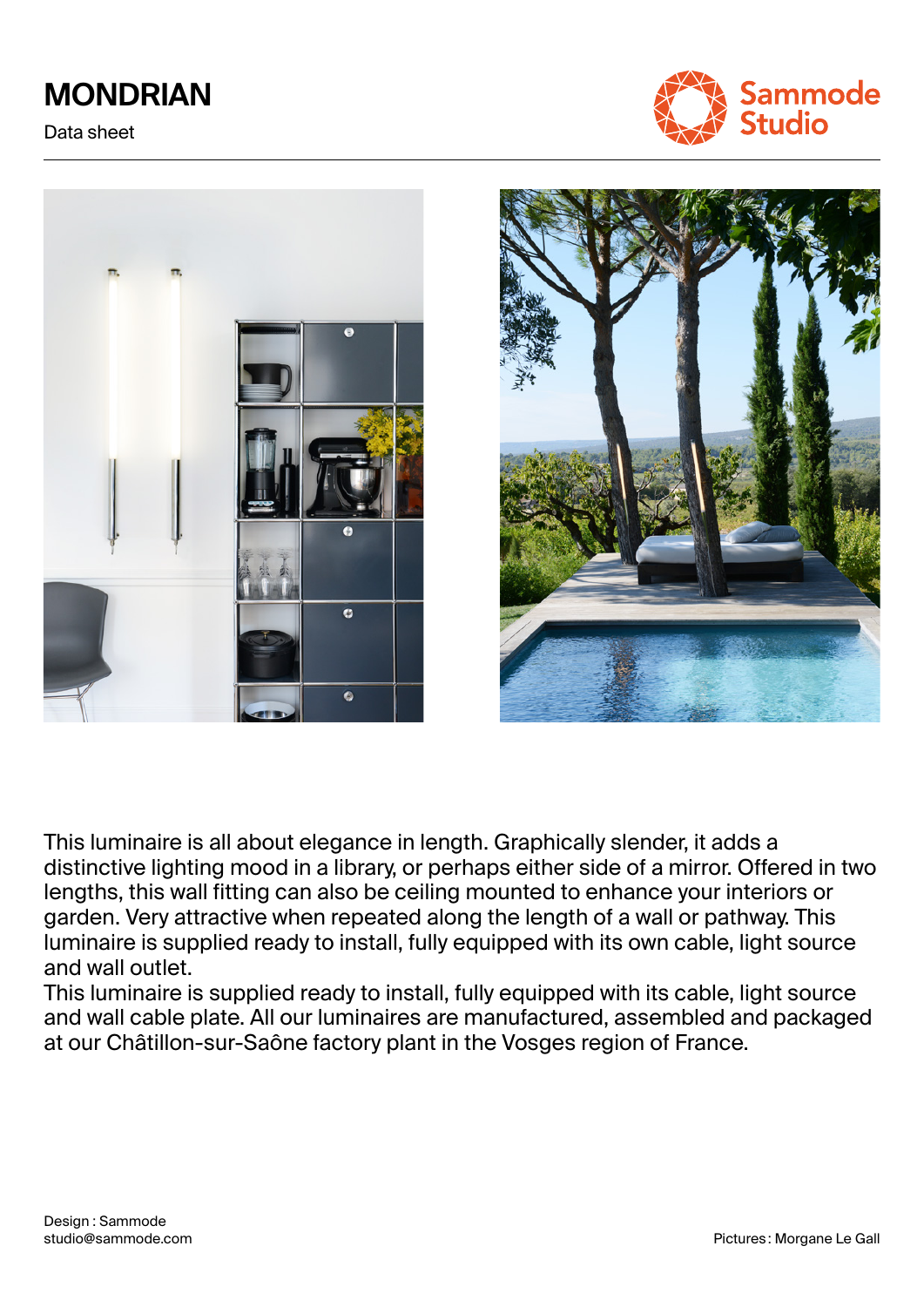## **MONDRIAN**

Data sheet





#### Usage drawings :



#### Photometrie :



Flux : 500lm (1000mm) 1400lm (1300mm)

## **Characteristics**

CLI - 220V - LED Module 7W (1000mm) or 11W (1300mm) 2700K Diameter : 40mm Length : 1000mm ou 1300mm Weight : 1,1kg (1000mm) ou 1,3kg (1300mm) Installation : Wall / Ceiling

Protection sign : IP68 Equipped with cable and cable plate kit Cable : 1m Design : Sammode

## **Finish**

Stainless steel

## **Materials**

Ends caps & fixing straps : Stainless steel 316 L Body : Coextruded PMMA/PO Braided tinned copper cable

Gaskets : EPDM

## **Options**



Dimmable by smartphone via Casambi app or by traditional ON-OFF switch